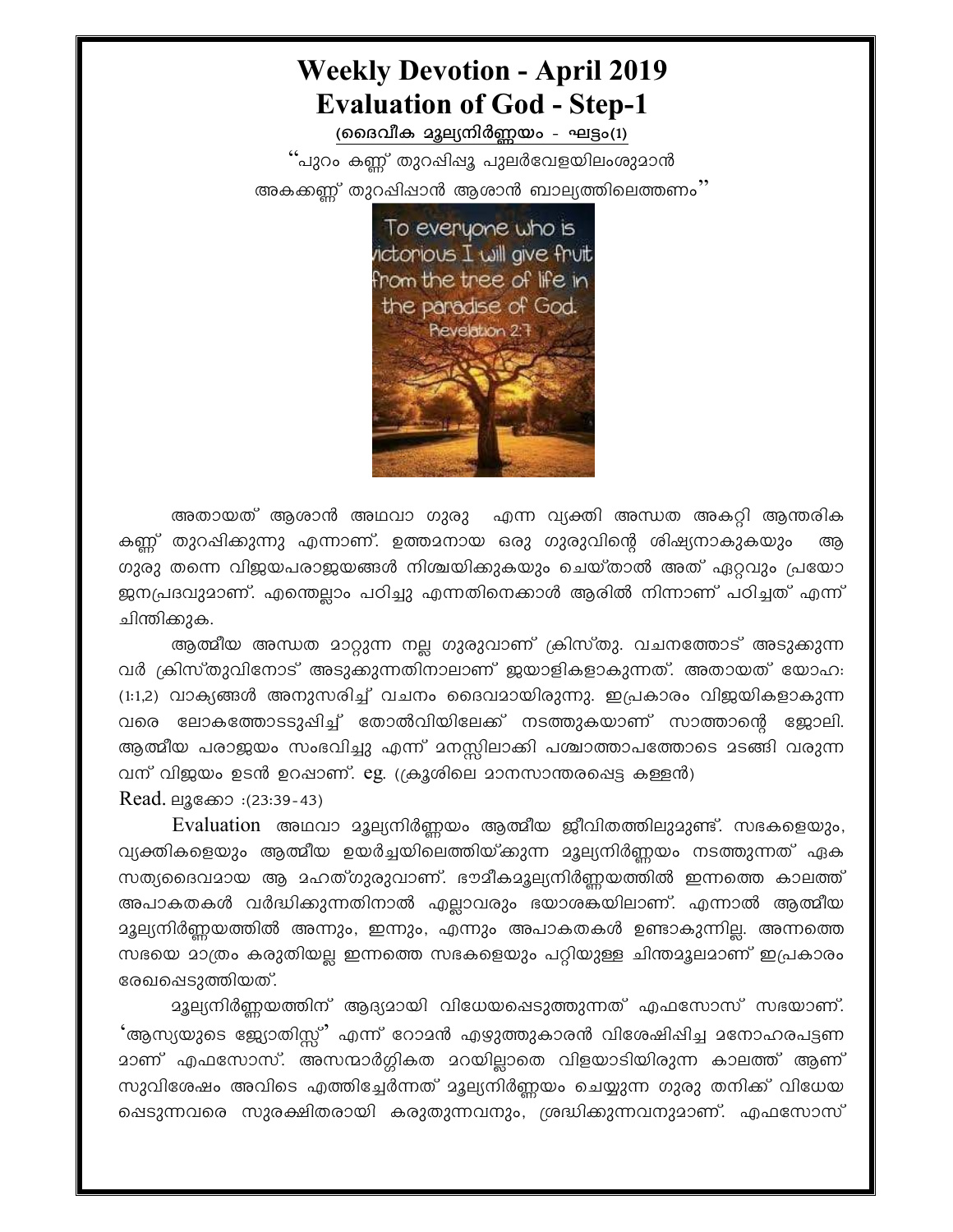സഭയുടെ മൂല്യനിർണ്ണയത്തിന്റെ മൂന്ന് പ്രധാനഘട്ടങ്ങളാണ് പ്രവൃത്തി, പ്രയത്നം, സഹി ഷ്ണത എന്നിവ. പ്രയത്നം എന്ന് പറയുമ്പോൾ കർത്താവിനുവേണ്ടിയുള്ള കഠിനാ ധ്വാനം എന്നും, സഹിഷ്ണത എന്നതിന് എല്ലാം സഹിക്കുക എന്നല്ല എല്ലാം സന്തോഷ ത്തോടെ സഹിക്കുക എന്നുമാണ് അർത്ഥം.

പ്രയത്നിക്കുവാൻ മനസ്സുള്ളവർക്കേ വിജയത്തിനായി പ്രവർത്തിയ്ക്കുവാൻ കവി യുകയുള്ളൂ. പ്രവർത്തി ഫലപ്രദമാകുവാൻ പ്രയത്നവും അതോടൊഷം സഹിഷ്ണ തയും ആവശ്യമാണ്. ഈ മൂന്നുഗുണങ്ങൾ സുവിശേഷവുമായി കടന്നു ചെന്നവരിലും, സുവിശേഷം സ്വീകരിച്ചവരിലും ഗുരു കണ്ടെത്തിയത് ഇയാളികളാകുവാൻ അവരെ സഹായിച്ചു. തുടർന്ന് കൊള്ളരുതാത്ത പ്രവൃത്തികൾ ചെയ്തവരെ സഹിച്ചതും, കള്ള അഷോസ്തോലന്മാരെ തിരിച്ചറിഞ്ഞ് അവരുടെ തന്ത്രങ്ങളിൽ വീഴാഞ്ഞതും ജയാളിക ളാകുവാൻ അവരെ സഹായിച്ചു. ഉദാ:അഷോ:പ്രവ (19:8,9,13). പൗലോസപ്പോസ്തോലൻ എഫസോസിൻ കൊള്ളരുതാത്തവരെ സഹിച്ചപ്പോൾ അഥവാ എല്ലാ പ്രശ്നങ്ങളും സന്തോഷത്തോടെ അതിജീവിച്ചിഷോൾ അതു കണ്ട ദൈവം അദ്ദേഹത്തെ ജയാളി യാക്കി മാറ്റി

Read അഷോ:(പവ:(19:11,12)

അസാധാരണമായ വീര്യ പ്രവൃത്തികൾ ദൈവം അദ്ദേഹത്തെക്കൊണ്ട് ചെയ്യിച്ചു. വ്യാജ ഉപദേശവുമായി വരുന്ന കപട വേലക്കാരെ സൂക്ഷിച്ച് ഒഴിയുന്നത് ജയാളികളാകു വാൻ സഹായിക്കുന്നു.

Read  $20002$  : (7:15,16)

അദ്ധ്വാനിക്കാത്ത കപടവേലക്കാരും തോൽവിക്കിരയാകും.

Read 1  $\&$   $\&$   $\&$   $\&$   $\&$   $\&$   $\&$   $\&$   $\&$   $\&$   $\&$   $\&$   $\&$   $\&$   $\&$   $\&$   $\&$   $\&$   $\&$   $\&$   $\&$   $\&$   $\&$   $\&$   $\&$   $\&$   $\&$   $\&$   $\&$   $\&$   $\&$ 

കൊടിയ ചെന്നായ്ക്കൾ നിങ്ങളുടെ ഇടയിൽ കടക്കുമെന്ന് പൗലോസ് വ്യക്തമാക്കുന്നു. (നിക്കലോവ്യ ഉപദേശം) ഒരു യഥാർത്ഥ ദൈവപൈതൽ ഇവയൊന്നും ദൈവമായുള്ള സ്നേഹബന്ധത്തെ തകർക്കാതെ സൂക്ഷിക്കുന്നു. പൗലോസിന് ദൈവം നൽകിയ വിജയം

Read അഷോ:പ്രവ:(19:18-20) വരെയുള്ള ഭാഗത്ത് കാണുന്നു.

ദൈവം ജയാളിയായി കരുതിയവരെ തോല്പിക്കുക എന്നത് സാത്താന്റെ തന്ത്രമാണ് മടങ്ങി വന്നാൽ എത്ര കഠിനമായ തോൽവിസംഭവിച്ചവരും ഇയിക്കും ഉദാ: **മുടിയനായ പുത്രൻ.** 

(ലൂക്കോ:15:11-31)

മൂല്യ നിർണ്ണയത്തിൽ ജയാളികളാകുന്നവർക്ക് ജീവവൃക്ഷത്തിന്റെ ഫലം ലഭിക്കുന്നു. ഉല്പത്തിയിൽ നഷടമായത് (ഉല്പ 2:7,9,16) വീണ്ടും ലഭിക്കുന്നു. ജയാളികളാകുന്നവർ അത് നിലനിർത്തുവാനും ശ്രമിക്കണം. അല്ലെങ്കിൽ എഫസോസ് സഭയെപ്പോലെ തോറ്റ് പ്രിയരേ! യേശു ക്രിസ്തുവാകുന്ന ജീവവൃക്ഷത്തിന്റെ ചണ്ടിക്കുമ്പാരാമായി മാറും. ഫലം പ്രാപ്യമാക്കുവാൻ കഴിയുന്നവരായി അനേകരെ യോഗ്യരാക്കിത്തീർക്കുവാൻ ദൈവം നമ്മെ സഹായിക്കട്ടെ. നിങ്ങൾ അതിന് തയാറാണോ?

## Santhamma Varghese

Website: www.biblestudy.co.in Email: biblestudy.co.in@gmail.com Facebook: https://www.facebook.com/biblestudyind